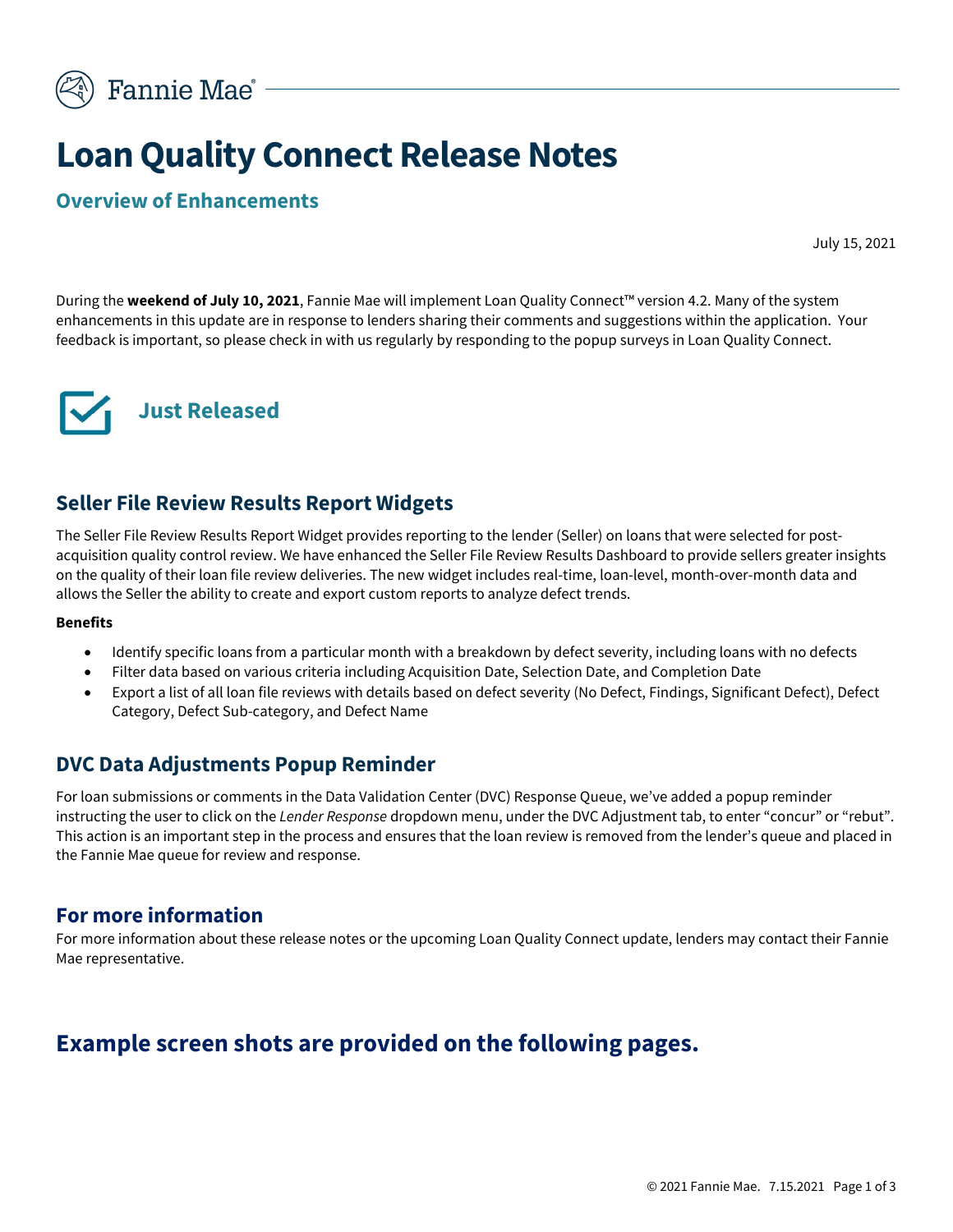### **Seller File Review Results Report Widgets**

### **Report Criteria Options**

| Seller                       | <b>Responsible Party</b>   |              | and the first of the property of<br>Review Type | Loan Relief              | Self Reports          |
|------------------------------|----------------------------|--------------|-------------------------------------------------|--------------------------|-----------------------|
| All                          | All                        | $\sim$       | All<br>mar.                                     | $-$ select $-$<br>$\sim$ | All<br>$\sim$         |
| <b>Loan Acquisition Date</b> | <b>Loan Selection Date</b> |              | <b>Review Completion Date</b>                   | <b>Review LODN Date</b>  |                       |
|                              |                            | $\mathbf{w}$ | w.                                              |                          | <b>C</b> Run<br>Reset |

### **Review Results Widget**



## **DVC Data Adjustments Pop-up Reminder**